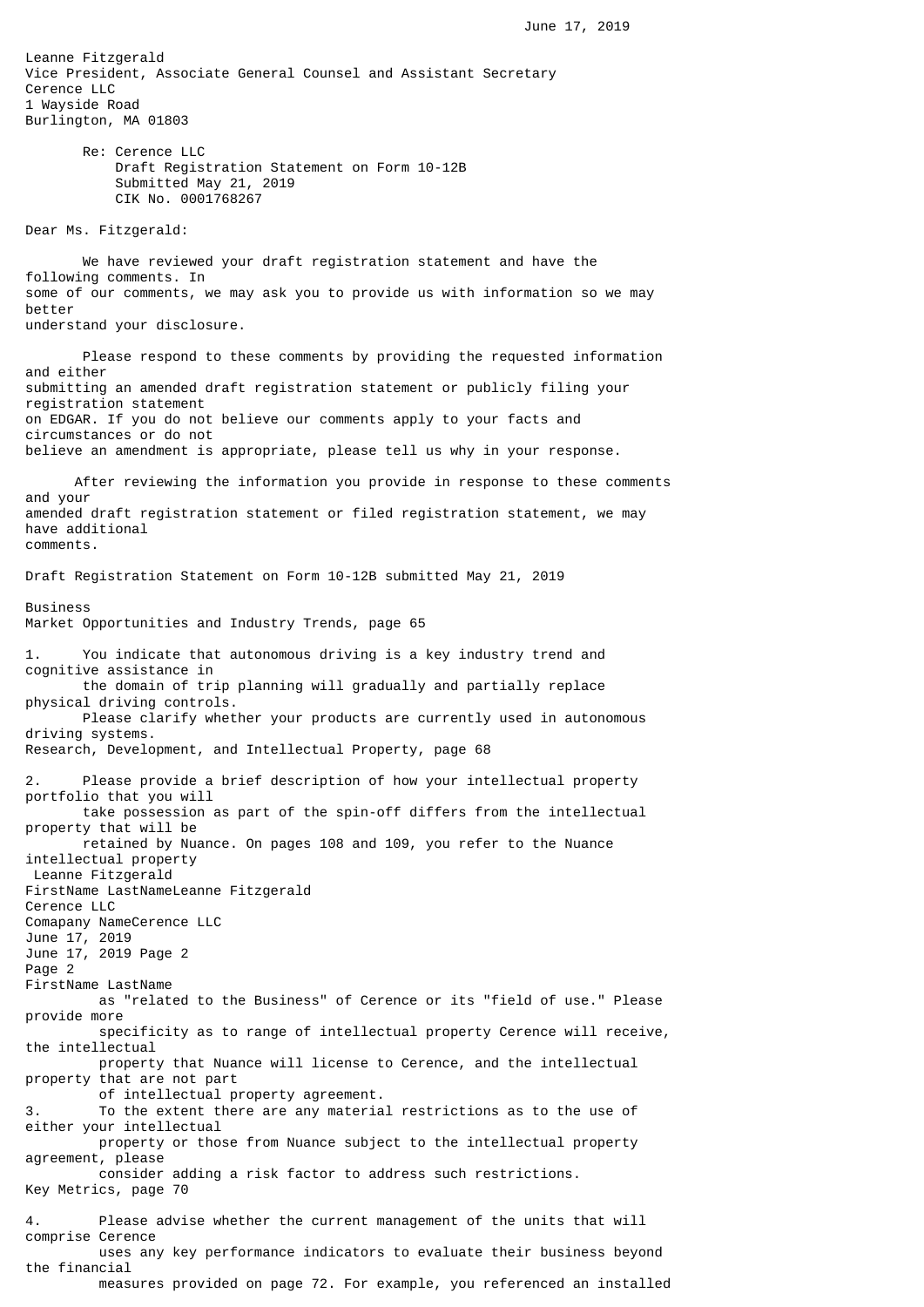base figure on page 64 and units to be shipped, renewals, and vehicle end users on page 61. Management's Discussion and Analysis of Financial Condition and Results of Operations Operating Results, page 74 5. Please explain the basis for your accounting classification treatment of acquired patent amortization included within cost of revenues whereas the amortization of other intangible assets, such as acquired customer relationships, trade names and trademarks, are included within operating expenses. Future Liquidity, page 86 6. Please discuss the adequacy of the cash and cash equivalents that will be transferred to Cerence from Nuance at the close of the distribution. Reorganization Transactions, page 104 Please provide a materially complete description of the reorganization transactions that must occur through the close of the distribution to Nuance stockholders of shares of Cerence. An illustration of the reorganization transactions and the spin-off may be useful to stockholders. Exclusive Forum, page 113 8. Your forum selection provision identifies the Court of Chancery of the State of Delaware as the exclusive forum for certain litigation, including any "derivative action." Please disclose whether this provision applies to actions arising under the Securities Act or Exchange Act. In that regard, Section 27 of the Exchange Act creates exclusive federal jurisdiction over all suits brought to enforce any duty or liability created by the Exchange Act or the rules and regulations thereunder, and Section 22 of the Securities Act creates concurrent jurisdiction for federal and state courts over all suits brought to enforce any duty or liability created by the Securities Act or the rules and regulations thereunder. If the Leanne Fitzgerald FirstName LastNameLeanne Fitzgerald Cerence LLC Comapany NameCerence LLC June 17, 2019 June 17, 2019 Page 3 Page 3 FirstName LastName provision applies to Securities Act claims, please revise to state that there is uncertainty as to whether a court would enforce such provision and to state that stockholders will not be deemed to have waived the company's compliance with the federal securities laws and the rules and regulations thereunder. If this provision does not apply to actions arising under the Securities Act or Exchange Act, please ensure that the exclusive forum provision in the governing documents states this clearly. Index to combined financial statements, page F-1 9. We note your Emerging Growth Company status where you have presented audited financial statements for the last two fiscal years. Furnish all financial statements required by Regulation S-X and the supplementary financial information required by Item 302 of Regulation S-K pursuant to Item 13 of Form 10. Please also refer to the Division of Corporation Finance Financial Reporting Manual 10220.1(d). Please update your financial statements in your next amendment to Form 10. Please refer to Rule 3-12(g) of Regulation S-X. Notes to the Combined Financial Statements Note 2. Basis of Presentation, page F-9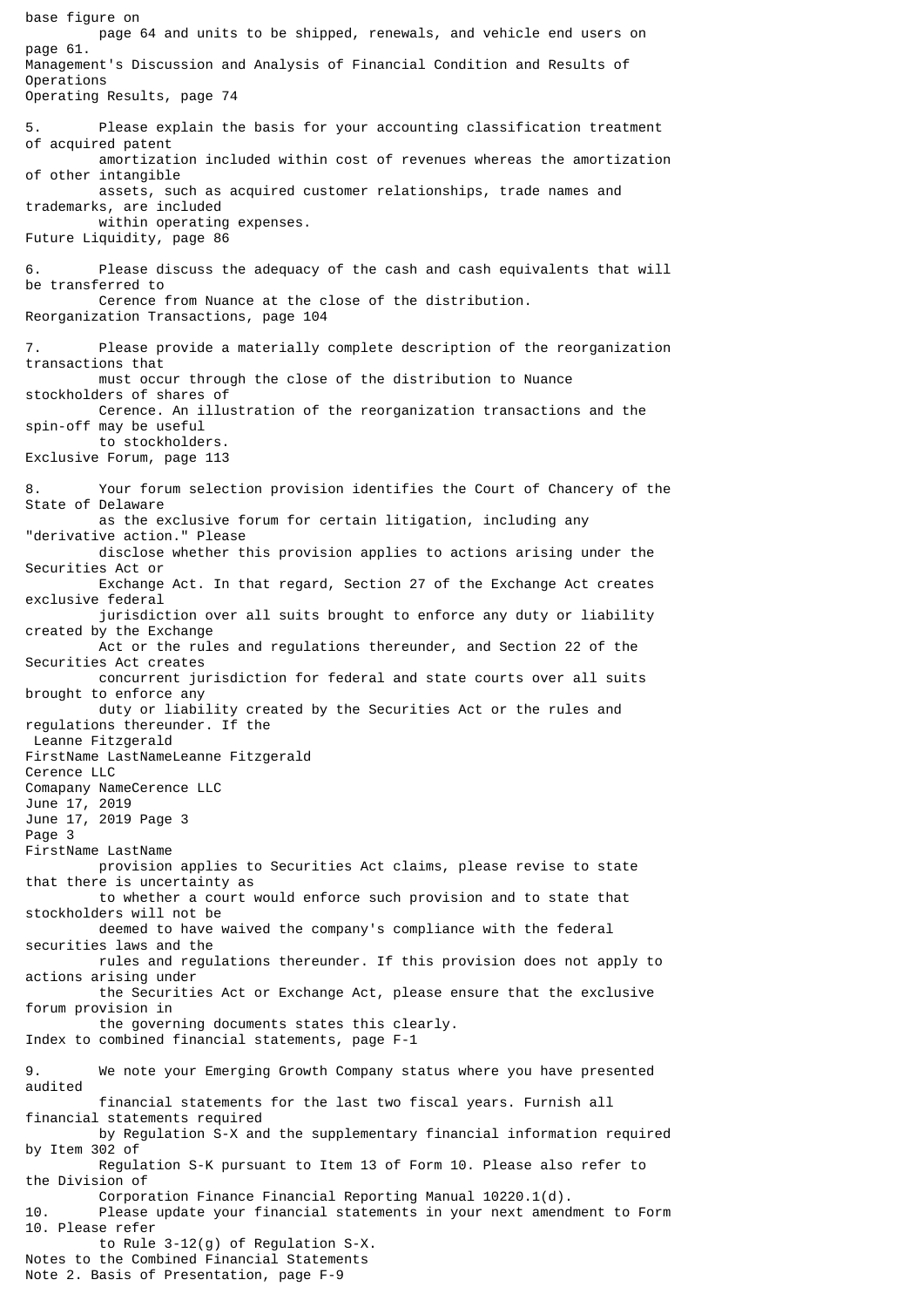11. You disclose that the combined financial statements include the allocation of certain assets and liabilities that have historically been held at the Nuance corporate level by shared entities but which are specifically identifiable or allocable to the Cerence business. Regarding the allocations, revise to disclose more fully the allocation methods and assumptions used. For example, disclose the guidance, assumptions and methodology used to allocate Nuance goodwill Cerence. Please refer to SAB Topic 1.B.1 and specifically, with respect to the goodwill, ASC 350-20-35-45 and 46. 12. Tell us and disclose the rationale for not reflecting the Nuance allocable stock-based compensation in the Cerence Combined Statements of Operations while reflecting it in the net parent investment as you have disclosed on page F-10. Note 3. Summary of Significant Accounting Policies (c) Revenue recognition, page F-11 13. On page F-11, you state that you offer some of your products via a Software-as-a- Service model also known as a hosted model. In this type of arrangement, you are compensated in three ways: (1) fees for up-front set-up of the service environment and (2) fees charged for hosted service subscriptions. However, you only cited two ways in your disclosures. Please clarify or revise to denote the on-demand service subscription fees as item "(3)." General 14. You disclose that Nuance may distribute at least 80.1% of the common stock of Cerence, Leanne Fitzgerald Cerence LLC June 17, 2019 Page 4 Inc. to stockholders , but as much as 100% of the Cerence shares if you do not receive a private letter ruling from the IRS as to the tax free treatment of the spin-off prior to the distribution. You further indicate that Nuance may retain up to 18.5% ownership interest in Cerence, but will sell all of the shares to third parties so soon as reasonable practicable following the spin-off. Please clarify how you will disclose to investors whether the IRS private letter ruling has been received and the amount of shares that Nuance will retain. Further, if Nuance has discretion as to the amount of Cerence shares it will retain, please clarify how Nuance's management will decide on the appropriate amounts and its potential impact on the operations and financial condition for Cerence. For example, it is unclear whether the size of the amount of shares retained by Nuance will impact the Cerence dividend policy, the amount of cash transferred to Cerence as part of the spin-off, and the amounts of indebtedness to be incurred by Cerence. We remind you that the company and its management are responsible for the accuracy and adequacy of their disclosures, notwithstanding any review, comments, action or absence of action by the staff. You may contact Becky Chow, Staff Accountant, at (202) 551-6524 or Craig Wilson, Senior Staff Accountant, at (202) 551-3226 if you have questions regarding comments on the financial statements and related matters. Please contact Edwin Kim, Staff

Attorney, at (202) 551-3297 or Barbara Jacobs, Assistant Director, at (202) 551-3735 with any other questions.